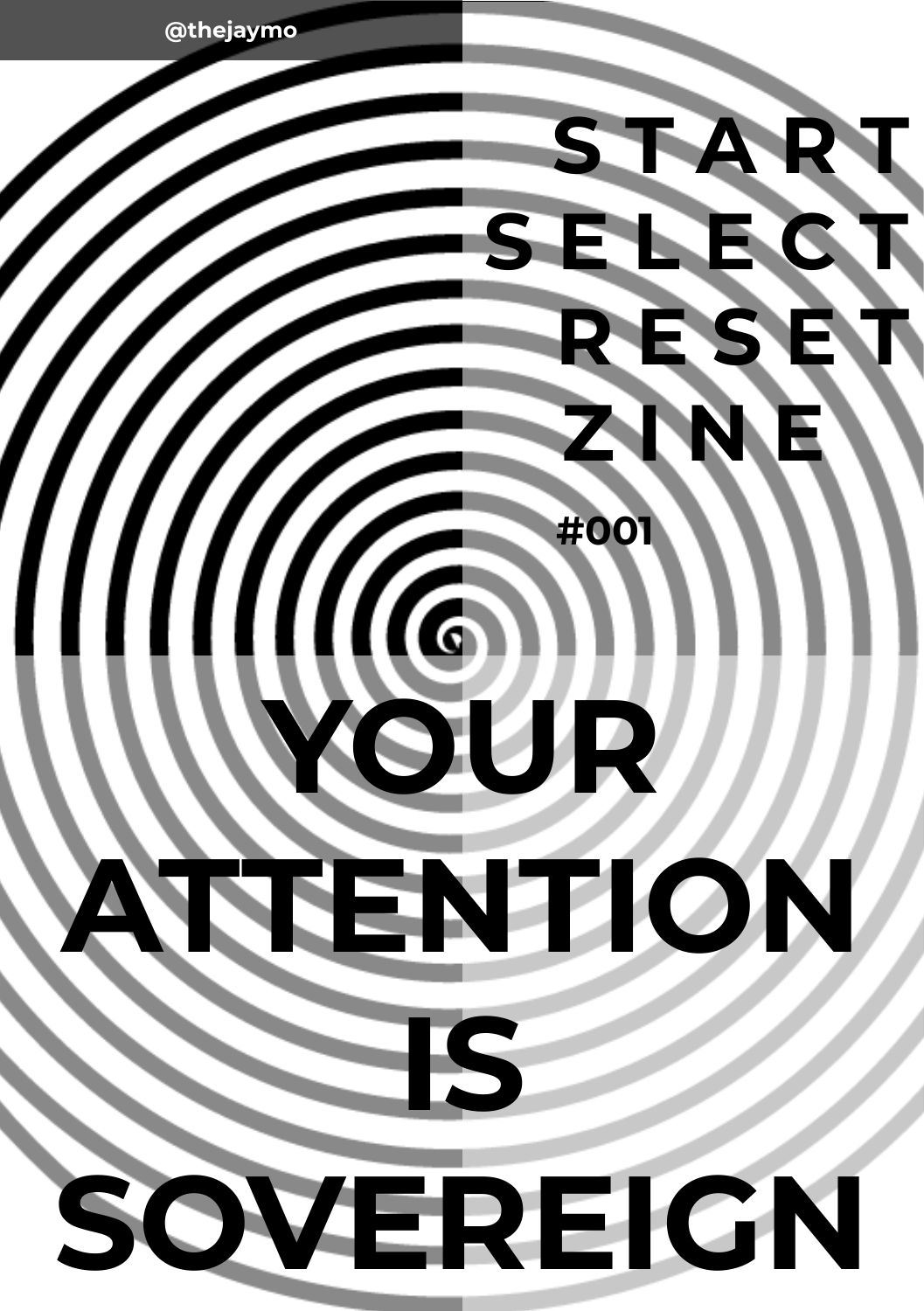Oh Lord Make me a tree

Sturdy Deep rooted Useful

Support to those in need, Shelter to those who are weary Fruit for those who hunger

> Make me a tree Oh Lord

Sturdy Deep rooted And Useful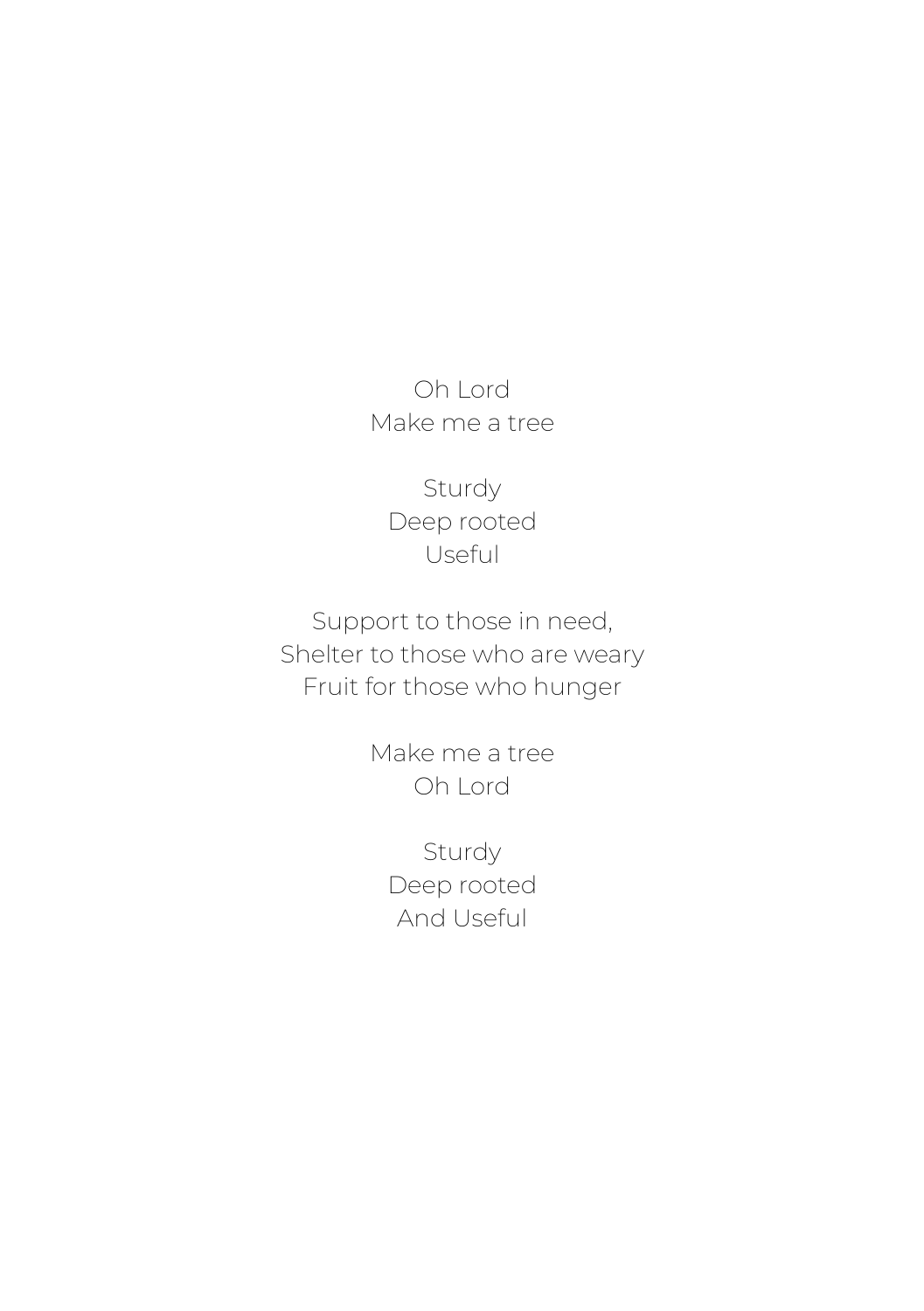## Introduction

Welcome to Issue #001 of Start Select Rest Zine (SSRZ\* ).

Last year I started a personal podcast 301 seconds in length called [Permanently Moved](http://permanentlymoved.libsyn.com/). With the conceit, (or rather self imposed constraint) that I would write it, record it, and edit it all in one hour.

It's been a fun and satisfying learning experience. The time pressure means I only get around 75% of the script drafted. Usually written in one pass. Before editing the final text and the 'shape' of the show as I record.

This approach has lead to some disasters, but also produced some things I'm proud of. Each week has been an exercise in shedding the 'perfect is the enemy of done'. An Affliction that plagues creatives of all kinds when it comes to producing 'content'. A tendency deeply ingrained in my personality. One that over the years has resulted in missed opportunities, jobs and caused a great deal of psychic self castigation for 'not doing more'. It has also blown up many projects (either on my part or others) from my very earliest experiences 'creating things' as a teenager.

# Sep 2019

This PDF series should be taken in a similar vein. Partly an experiment in the world of samizdat publishing. A zeitgeist that is popular in the Dark Forest Internets I frequent. But also as a response to my friends that keep urging me too 'publish more content'.

I've essentially been exposing my intellectual life to the internet weekly. Over time some themes have begun to appear. This zine series (to start) will collate some of the transcripts from episodes with a similar theme. Though it may grow into something more.

This first zine is a collection of transcripts on the attention economy, social media, and device use that have emerged as a recurring thread throughout the show so far.

Future Issues will include original/new texts alongside the show transcriptions on or related to similar topics. I'd also like to collaborate with folks too - so please do get in touch.

Hope you enjoy!

### Jay Springett / @thejaymo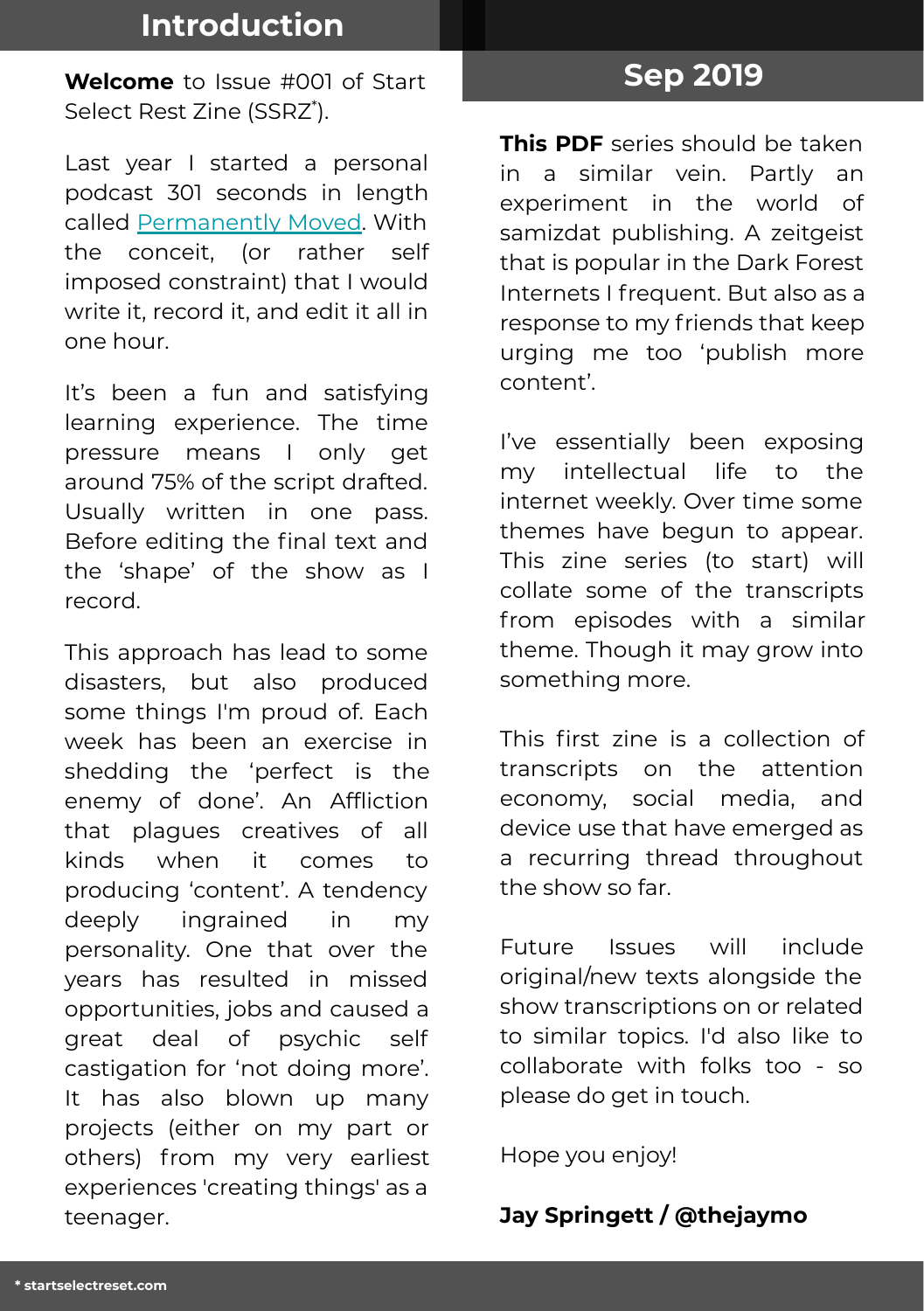Is Sovereign

I've done a shit load of meditation in the last few years or so. During 2018 especially.

However, It wasn't until the summer that I realised something fundamentally important. Quite frankly, It is a little embarrassing that it has taken me this long to realise it to be honest. But the point is:

### Your attention is sovereign.

There are two things that should be addressed.

- 1. You, personally, get to decide where you put your attention.
- 2. By acknowledging this fact you have to take full responsibility for where you have put your attention in the past, and where you will put it in the future.

Yes, all those hours spent on Twitter, Facebook or Netflix were influenced by dark patterns designed to monetize your attention but ultimately you alone are responsible.

Yes, social media addiction is a thing we hear spoken about. But the difference is that it's a habit not an addiction. The Skinner's box that is the algorithmic interface of almost all social media platforms has trained us this way.

It gets a little sticky when it comes to young children. As James Bridle said last year:

"Kids are engrossed in screens all the time, in pushchairs and in restaurants. But it's important that we don't make parental judgments for or on anyone else. Children sitting quietly plugged into Peppa Pig and nursery rhyme videos, makes them happy and gives everyone a break, so OK." \*

But nevertheless. The parent is still sovereign, Adults make the decisions about where they allow their children to put their attention.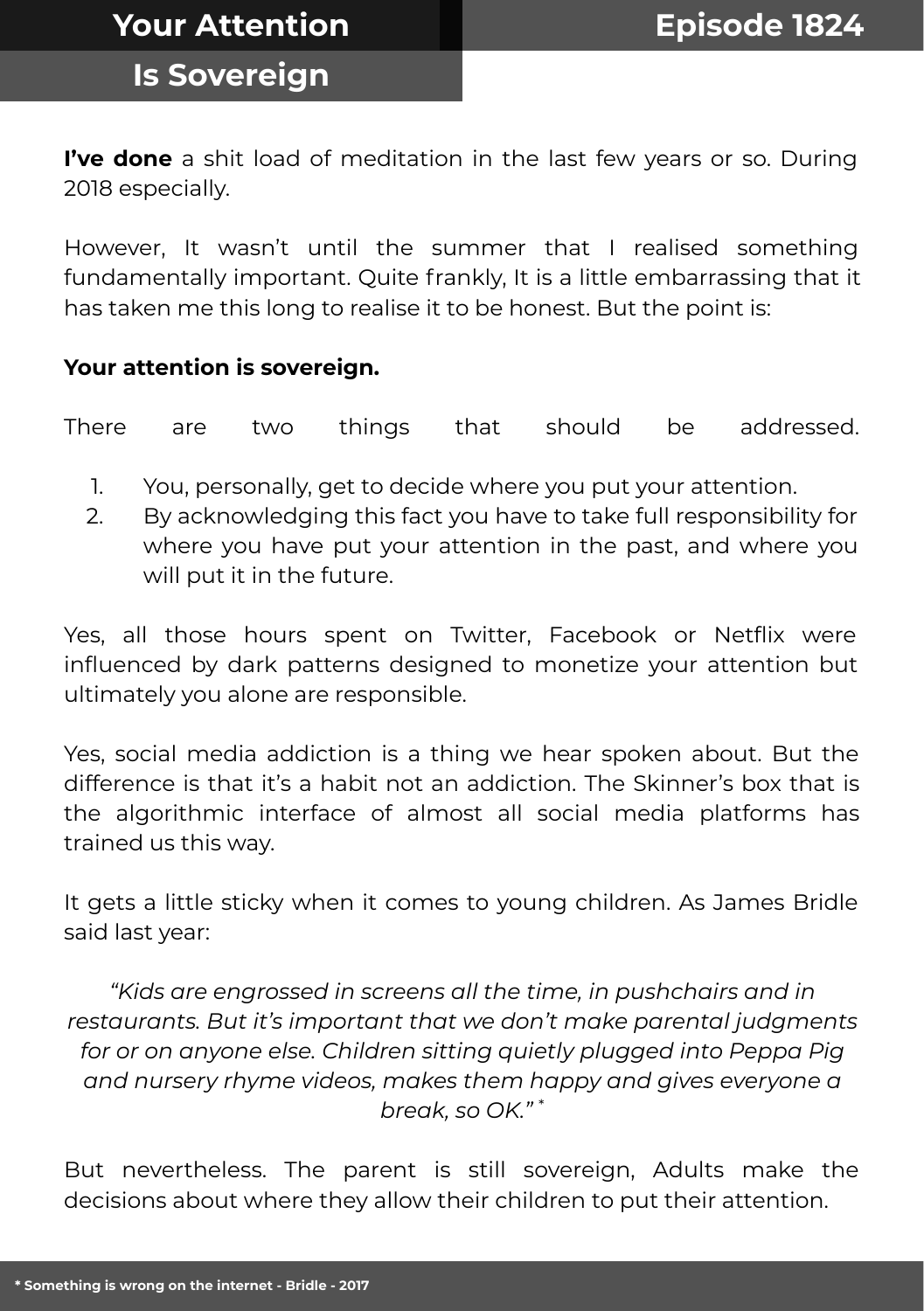It gets even worse when you speak to adults who are labouring under the misguided assumption that they are 'a multitasker'.

Multitasking is largely misunderstood by everyone. Multitasking is holding a conversation whilst juggling, or walking along the road whilst speaking to a friend or thinking about the next talk you have to write.

Multitasking can \*only\* occur when one of the behaviours you are 'tasking on' is so automatic that you can just leave it to run whilst you do something else.

What most people call multitasking, especially in a workplace context (or whenever we are in front of a computer screen to be honest) is actually task switching. Moving between singular tasks rapidly. It's the familiar feeling of having 5 things you need to get done by 5pm but struggling to finish any of them. Because your focus is across 5 things and not on anything at all. A solid hour in a spreadsheet is equivalent to 2 whole days of leaving google sheets open and trying to slow burn it, whilst trying to respond to emails, interruptions in the office etc.

This is covered in detail in the productivity world. Books like Deepwork, or Chris Bailey's new Hyperfocus (which I still haven't read) all speak to this. I am also deeply suspicious of the term productivity in general. It has its origins on slave plantations and the British Empire, and it makes me uneasy how management consultants and the wider business world just throw the term around.

Neil Postman has that line "People will come to adore the technologies that undo their capacities to think.''\* But I believe, if we focus on cultivating attention, and try to be aware of all our behaviours through this lens. Perhaps we can start to break out of our modern cognitive atrophy.

Read a book, watch the clouds from the train window.

### Turn off the feed.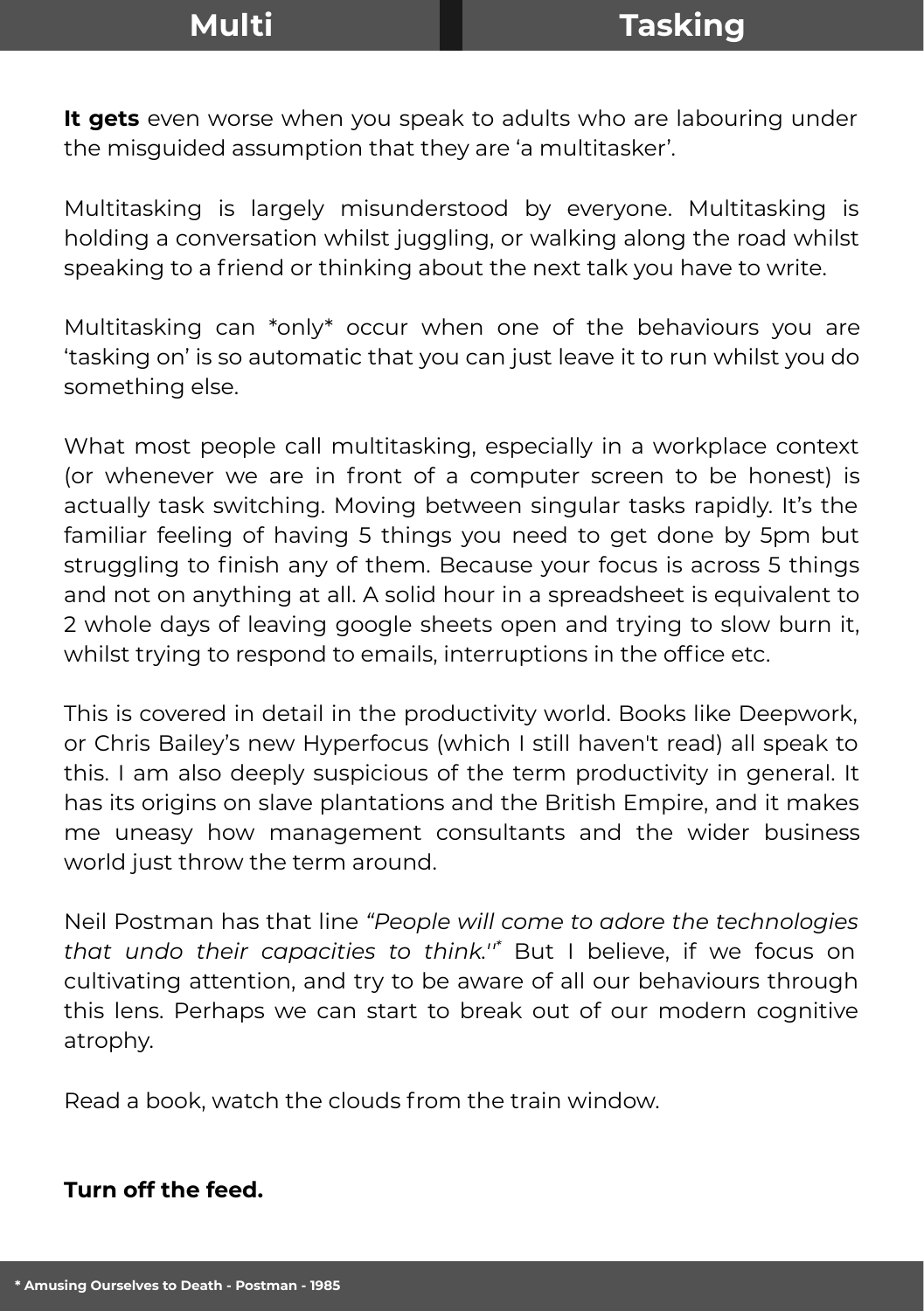I've talked about this somewhere before, maybe on the podcast but I can't remember. I'll try to re-articulate it again:

The Loop is a phenomenon emergent in the digital age. It happens on your phone and on your desktop, it is a repetitive journey across apps and tabs that is difficult to escape.

You hardly ever notice you're stuck in The Loop, only once you have broken out of it:

Breaking out of the Loop is the realisation that you woke up in bed, picked up your phone and then over an hour has passed and you haven't got up yet, made breakfast or even peed. It is important to recognise that you didn't notice when you first got stuck in the the loop. Because you weren't paying capital A Attention.

The Loop is far more easily observed in others: for example, I commute a lot, where it's most easily spotted in the wild. When the private world between human and phone screen at its most exposed.

On the bus or the train, you end up standing next to someone and can't help but see what they are doing on their phone. From the outside

The Loop looks something like this:

Open Facebook / refresh / nothing interesting / close Facebook / open Instagram. Look at two new photos the algo has put to the top / fave one / close Instagram / open Whatsapp / no new messages / close Whatsapp / open Twitter / there's one new message in the feed / read it / close Twitter / open Facebook / ….. And so the loop continues.

I assume that at this point you know exactly what I'm talking about. It's our sacrifice of time to that little red dot in the corner.

You get suck in The Loop looking for a hit of new content. Meanwhile, if you had taken responsibility for your attention / you could have read a whole page of a book, or at the very least looked out the window and paid attention to the changing world.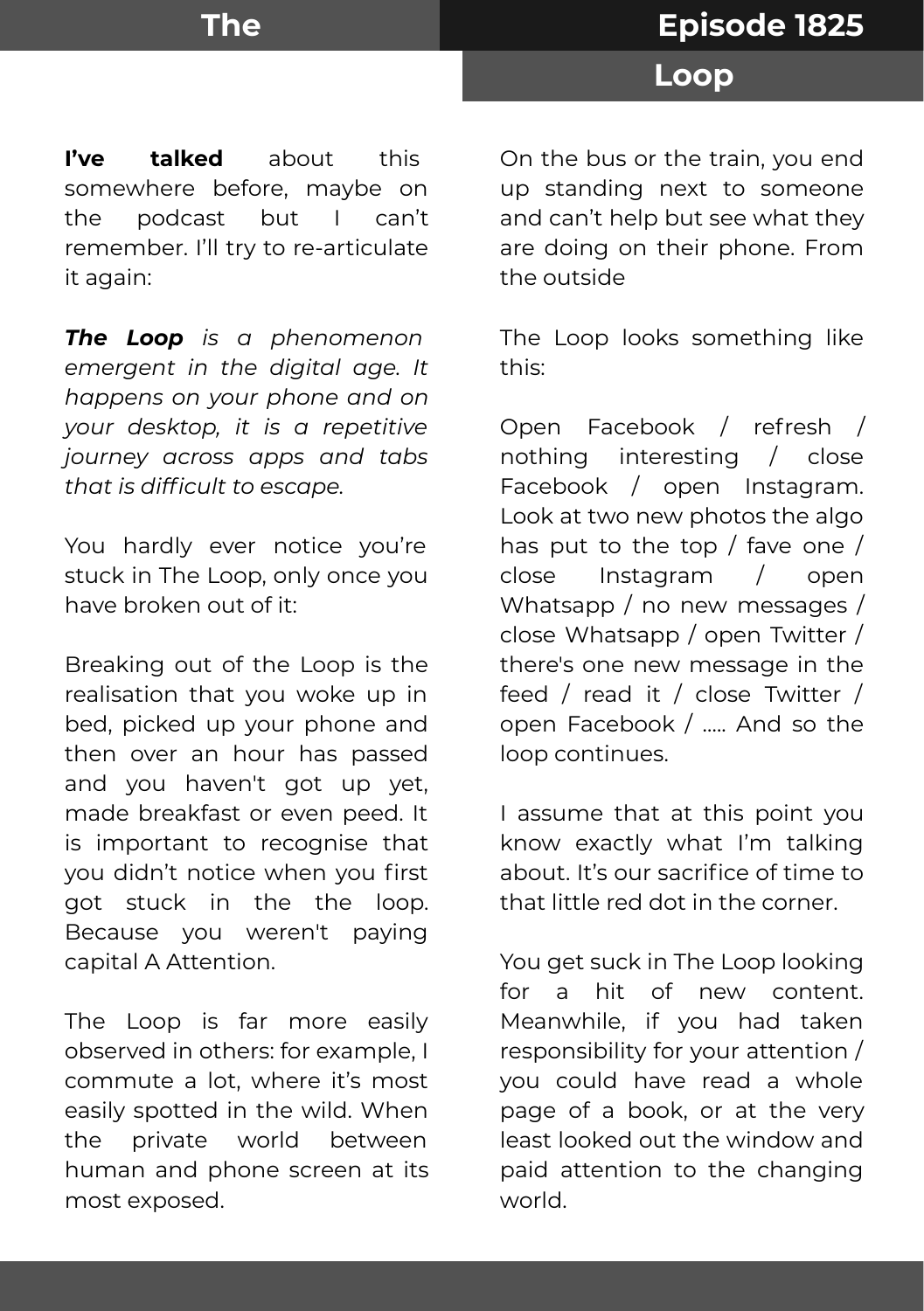I've been attempting to find mechanisms to remind myself that my attention is sovereign every single time I open an app on my phone. The only solution, has been to keep it in my pocket and not even try and open an app. Slowly slowly you begin to not bother pulling out your phone atll. If you are actually doing something, like reading a longread news article and feel the urge to check social media you have to think to yourself 'Should I open twitter \*again\* or should I keep doing what I was doing'.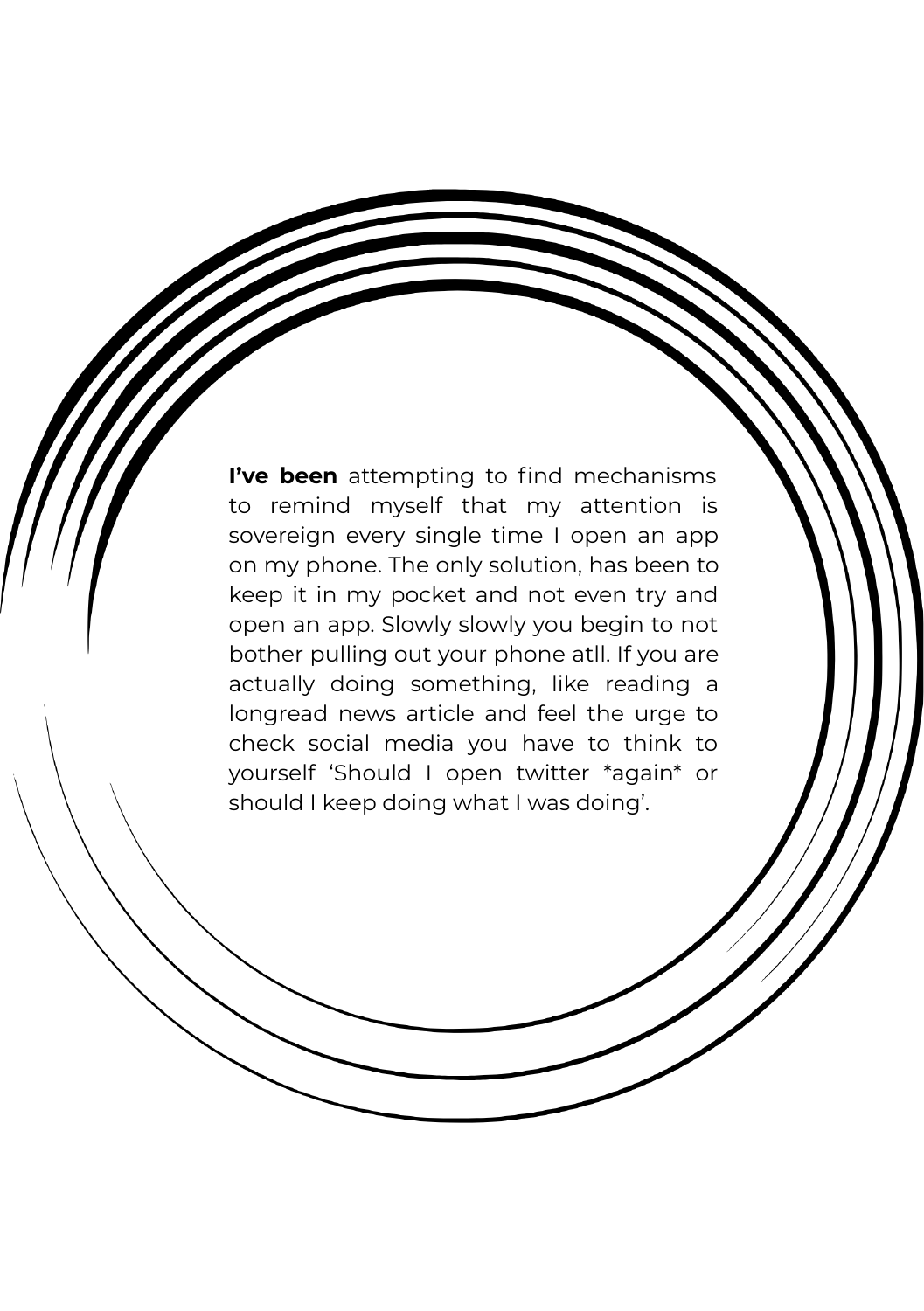What's worse is it's highly likely that whatever you were reading on your phone or laptop once you were tempted to open Twitter wasn't worth reading in the first place.

Out of the approximately 10,000 news stories you have read in the last 12 months, name one that – because you consumed it – allowed you to make a better decision affecting your life, your career, your business – compared to not having swallowed that piece of news.\*

The point is: the consumption of news is irrelevant to the forces that really matter in your life. At its best, it is entertaining, at worst irrelevant.

Even if you do pare down your information consumption. I'm 100% convinced you are not actually reading whatever you choose to read properly anyway - You're skim reading. Words are present on the screen, your seeing them and stringing them together but only registering the gist of the article. Because the media environment we're in means there are plenty more words still to go in. At work, on signs, on adverts, in messages and in spreadsheets - so you only need a surface level of awareness to navigate the world. I find that if I'm actually paying attention to what I'm doing:

- 1. Adverts begin to make no sense at all, seriously they are all designed to register at a surface level
- 2. My attention is far less likely to wander off and want to look at twitter.

It's also hard to deep read most 'news' articles as they aren't written in a way to be deeply read. It's all 300-500 words of infotainment. And what's worse, is that if you read a news article about something you actually know about in detail there are so many errors in it. I can only assume that if this is multiplied and consistent across all news media, reading only the Guardian might mean you come out the other side less well informed than you were before. 100x for The Mail.

There is an idiom in Thai. To "Take ears to the field, take eyes to the farm." and it means that someone doesn't pay any attention even when they have the tools and faculties to do so. We live in a word where even most of our media takes its eyes to the farm as well.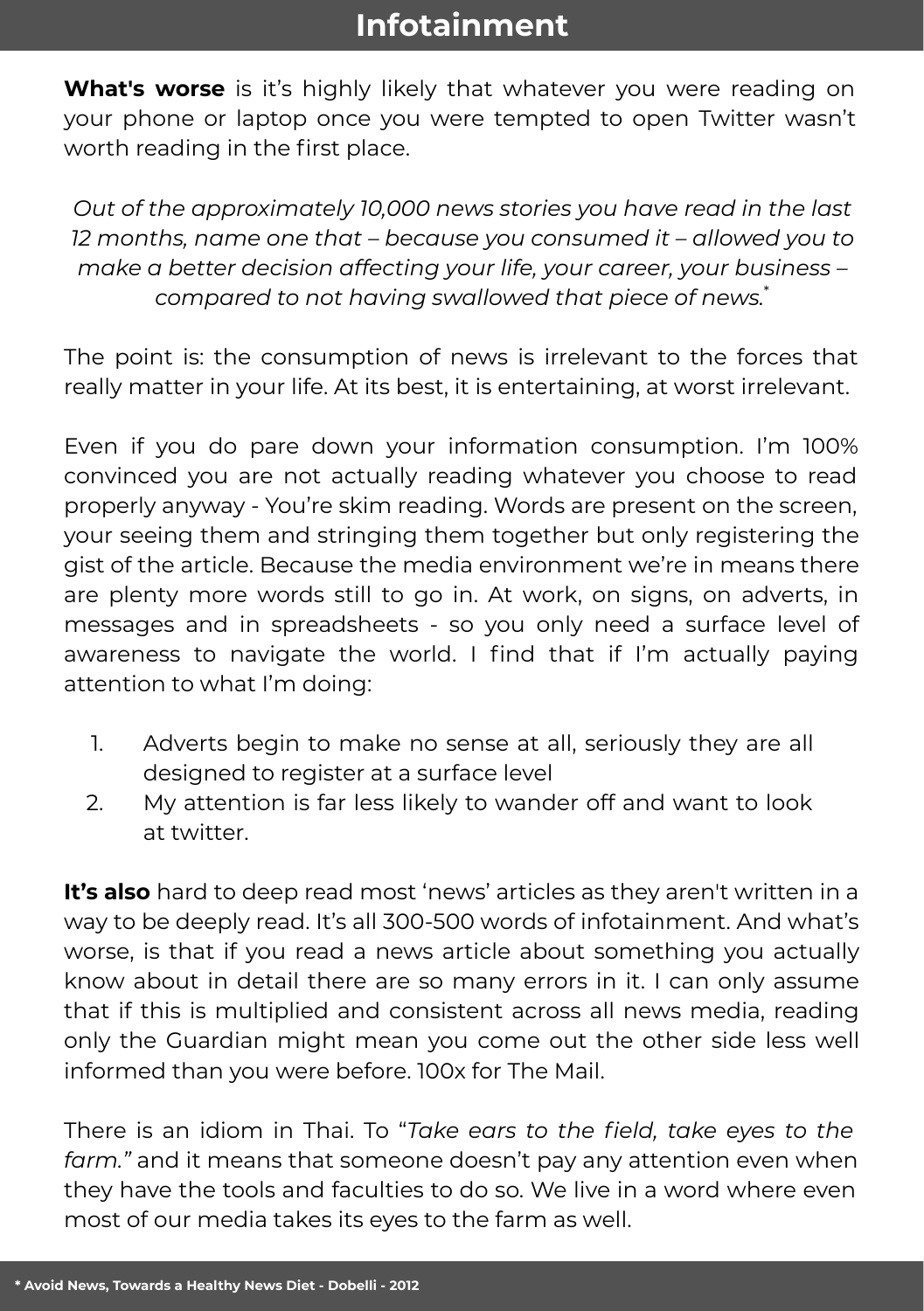I'm perhaps becoming more and more aware every time I interact with social media that I am complicit.

Complicit that every tweet is feeding a machine that has been built and designed in such a way to convert our attention into money. Each and every tweet gives the machine more value and more power over you and other people. Interacting with surveillance capitalism in any form is bad for everyone. I am beginning to come round to the opinion that perhaps there is a case to be made (by someone other than me) that interacting with social media in its current extractive form is morally wrong.

However at this point in my life - I am a coward. If I had the guts I'd follow my hero status friends, and just delete my twitter account and walk away, like I did Facebook 9 years ago. I have friends who when they left Twitter it changed their lives. Their mental health has improved, they have lost weight, and gained a self assurance that is remarkable. Correlation doesn't mean causation but it is remarkable to witness first hand.

**Quitting twitter** does seem like the nuclear option to me though. And yet, my browser stats plugin says that on any given day 21% of my time at my computer is spent on Twitter. 1/5th. With other roughly equal amounts split between youtube and google docs too. Only ⅕ of my time at my computer is spent … actually working.. And I work for myself. :-S

I need to continue to get better at taking responsibility for my attention, and where I put it. This is the essence of this text.

In the last six months or so this insistence has emerged as an aggressive stance towards social media using all the tools available to me. But the stats show I'm still losing.

However, I have found that by reducing the things that anger, annoy or stress me out it means that I have a far shallower emotional engagement with my feed - on this front I appear to be winning.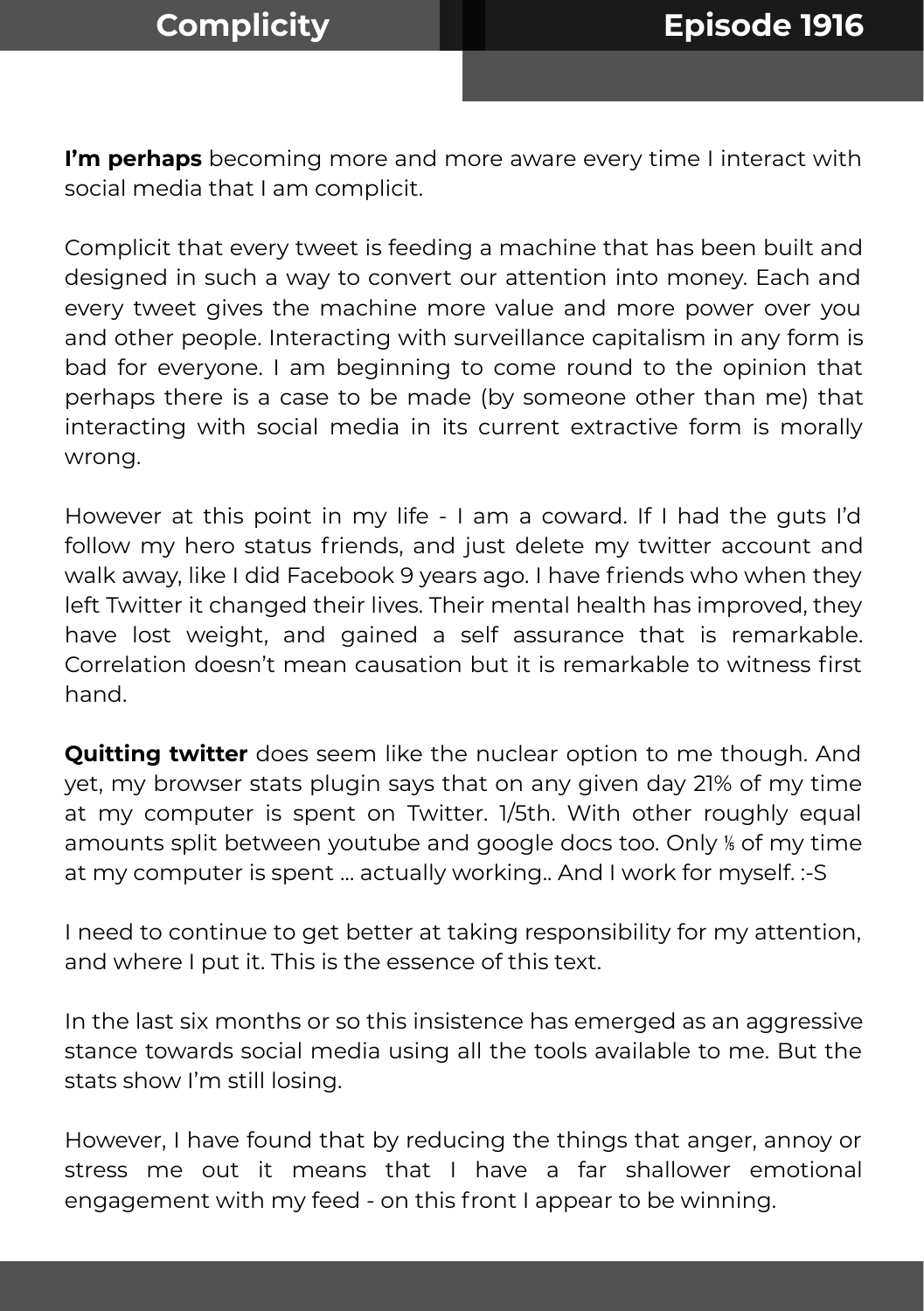- I have all retweets turned off for everyone I follow.
- I have all metrics hidden, RT's and likes follower counts etc.
- If I see something stupid (in my opinion) by someone in replies to a tweet I immediately mute them.
- If it's egregiously stupid I straight up block them.
- If someone I follow is going on and on about something I don't care about I mute them for a bit and then unmute them a few days later
- I have a long list of muted words in my twitter tools, Brexit. FBPE - a bunch of other stuff.

I'll also freely admit that if something terrible happens in the world - that gets immediately muted too. People making fun of things like a politician or something someone said on a TV gets an immediate mute also. Maybe this makes me a terrible person, I don't think so. I'm just being honest with you all.

[@Topleftbrick](https://twitter.com/topleftbrick) on twitter has been campaigning for people to be open and honest about their filters for a while. You should follow them and support their open transcripts\* work too.

So I know there are objections about 'not being well informed', it's irresponsible to not be a well informed citizen'. I saw a panicked piece in The Guardian recently that 32% of people regularly avoid the news, up from 29% in 2018.\* This is GOOD. Mainly because most news isn't new, it's Infotainment.

I'd much rather know about a bunch of topics that interest me deeply, than know about what's going on in the circus that is the public news sphere.

I like following eccentric retired British men in sheds building dangerously fast electric bikes more than I like 'the news'. I like people who make weekly vlogs and keep me updated on the comings and goings of the plastic residents who live inside their train sets in the loft. I like watching people painting Warhammer models on Twitch and discussing the lore and of course Ienjoy copious farmer and garden Youtubes and witches who live in the woods.

All watched under the DF youtube app. No ads, no recommended videos, no comments, just people making videos for the love of it. This was the dream of the web I first surfed in the late 90's and I still cling to that dream from deep in the shadows of the Dark Forest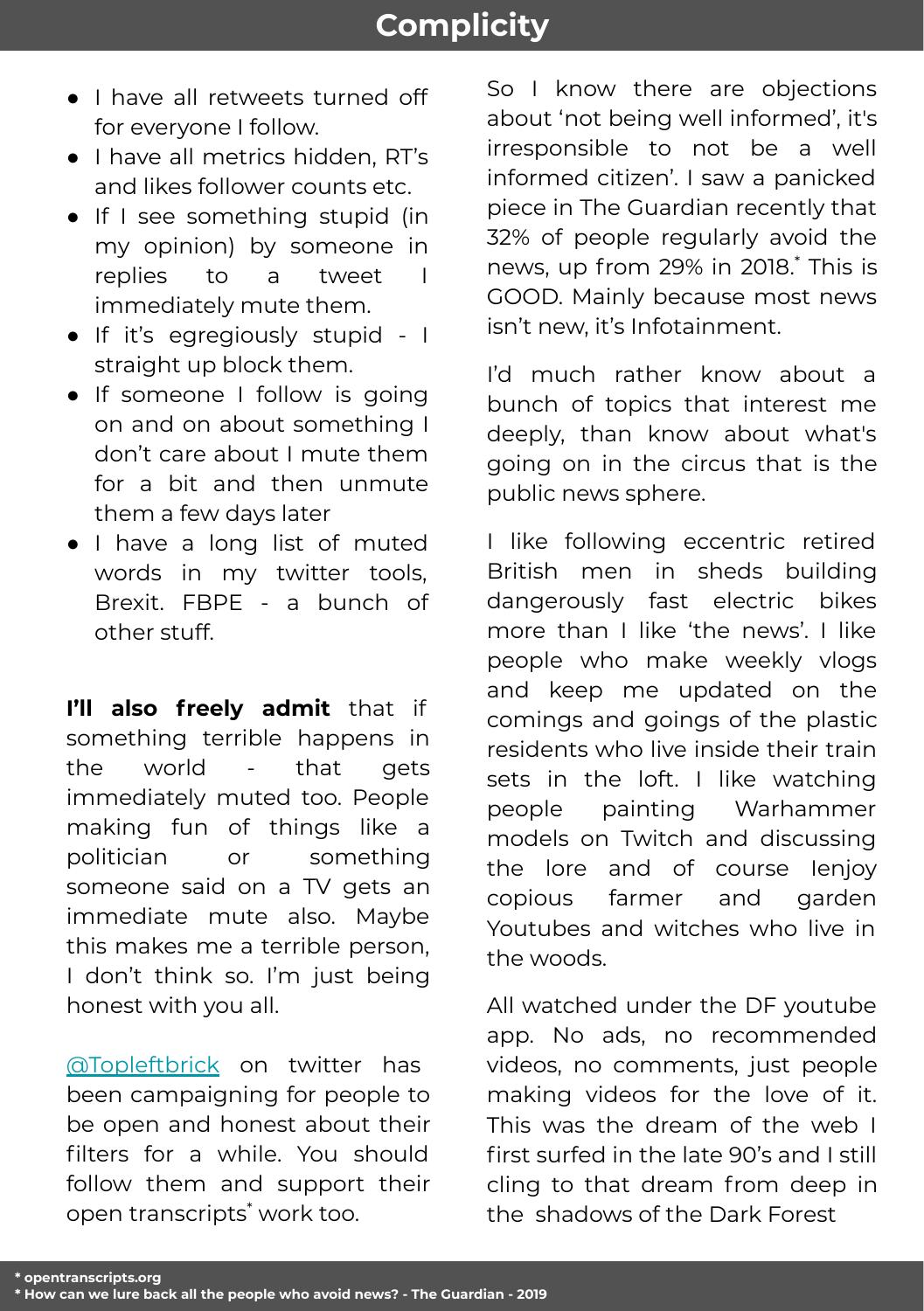### The Machine

Friday the 24th of August will be remembered as the day that our fiber landline connection went down for seven hours.

My friend Ben who lives around the corner told me in the pub last night that he sat and stared at his router waiting for it to come back on.

We didn't even know.

We just went out went to Kingston had a coffee and looked around the shops for a birthday present - it was alright!. It was really nice just spending the day together and saying "let's leave it" "Let's go out" but oh boy, were we lost for the 30 minutes before we made that decision.

Which leads me to an article that I found this morning that is a photo taken from a print article that was then posted online.

Entitled:

'Tech Billionaire Parenting'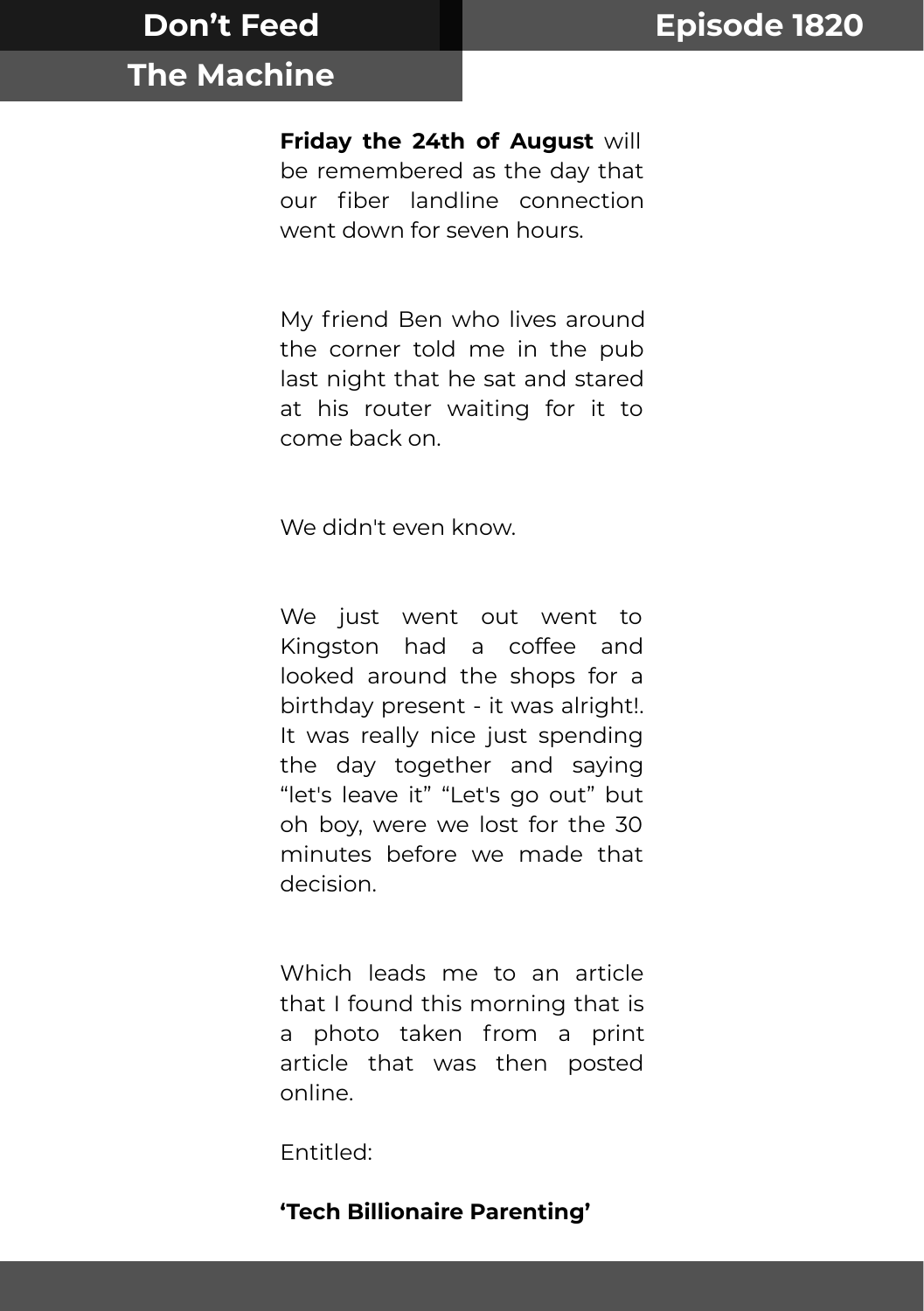"Melinda Gates' children don't have smartphones and only use computer in the kitchen. Her husband Bill spends hours in his office reading books while everyone else is refreshing their homepage. The most sought-after private school in Silicon Valley the Waldorf School of the Peninsula, bans electronic devices for under - 11s and teaches the children of eBay, Apple, Uber and Google staff to make go-karts, knit and cook.

Mark Zuckerberg wants his daughters to read Dr. Seuss and play outside rather than use Messenger Kids. Steve Jobs strictly limited his children's use of technology at home. It's astonishing if you think about it: the more money you make out of the tech industry, the more you appear to shield your family from its effects."

### Alice Thompson in The Times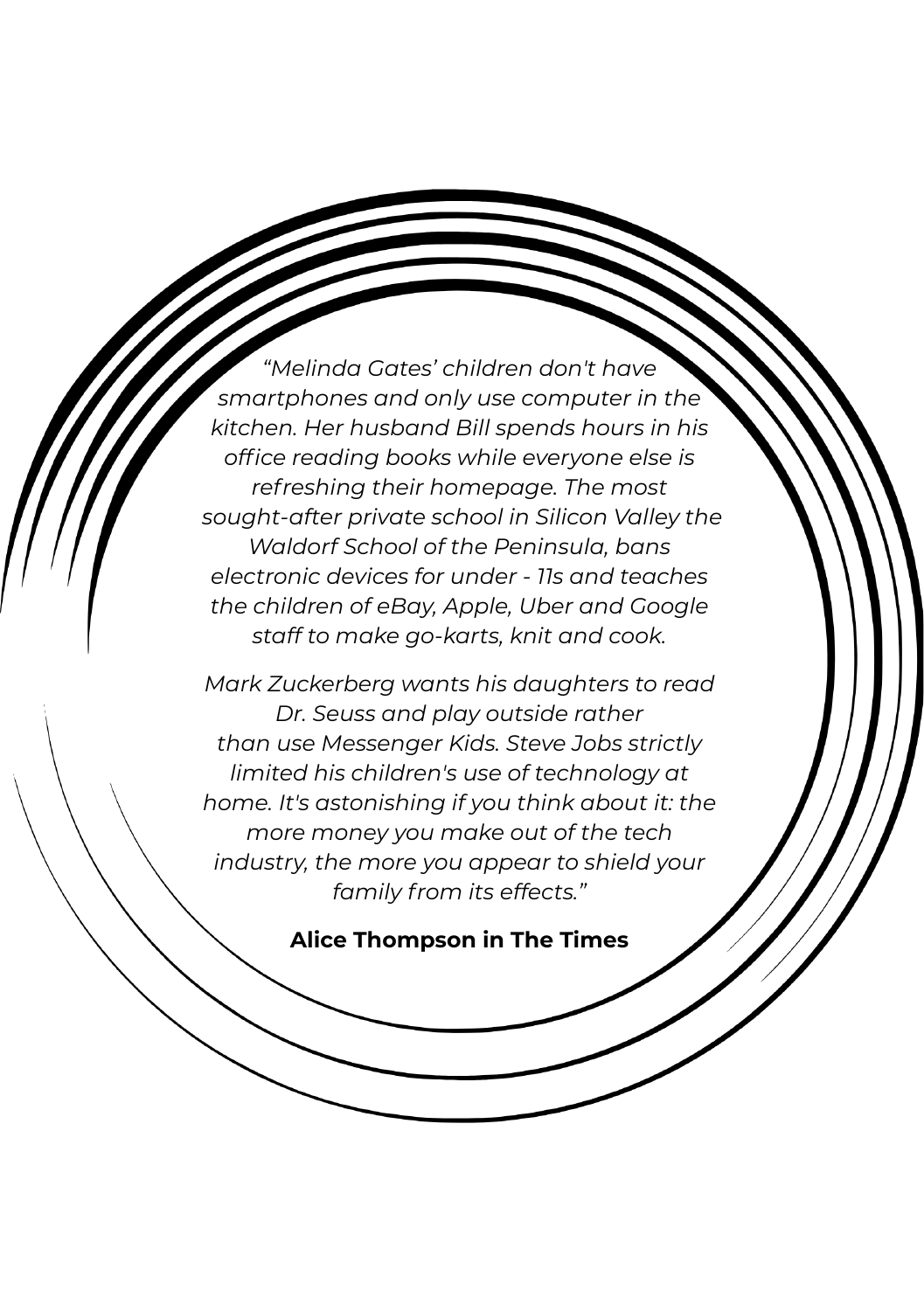# The Machine

**There's been** a couple of episodes where I've talked about 'Avoid News' or paring down my social media consumption to broadcast only. Which kind of worked, but it also really really didn't in many other ways.

Just because I'm tweeting less doesn't necessarily mean that I'm not looking at the stream less it really is just a massive waste of time.

I think one of the larger problems of throwing all of our time, attention and energy into the social media machine is that it causes effects around the connectedness of individuals and the awareness of what's going on in the larger macro sphere.

Venkat Rao president of Ribbon Farm dot com recently tweeted:

"I'm kinda sick of this digital public era with its big, garishly lit public plazas and broadcast discourse. I would like a dark age marked by an underground warren of largely hidden spaces. Publics are overrated. Public figures should feel like the governed are ninjas in shadows"

Now, again, I don't know about you, but I think this is already happening. A large part of my social life on the Internet consists of many slack channels, DMs, telegram and signal. But I'm not on Whatsapp so I don't really have a digital social life with some of my closest friends - which is a bit annoying.

Because my closest friends Whatsapp groups are the kind of groups that don't need community management. Any other back channels with acquaintances require momentum steering and encouragement of engagement with quieter voices

In an old piece dated 2010 on Ribbon Farm Venkat talks about Warrens, Plazas and the Edge of Legibility<sup>\*</sup>. There was a phenomenon noted by Xianhang (Hang) Zhang of 'evaporative cooling'.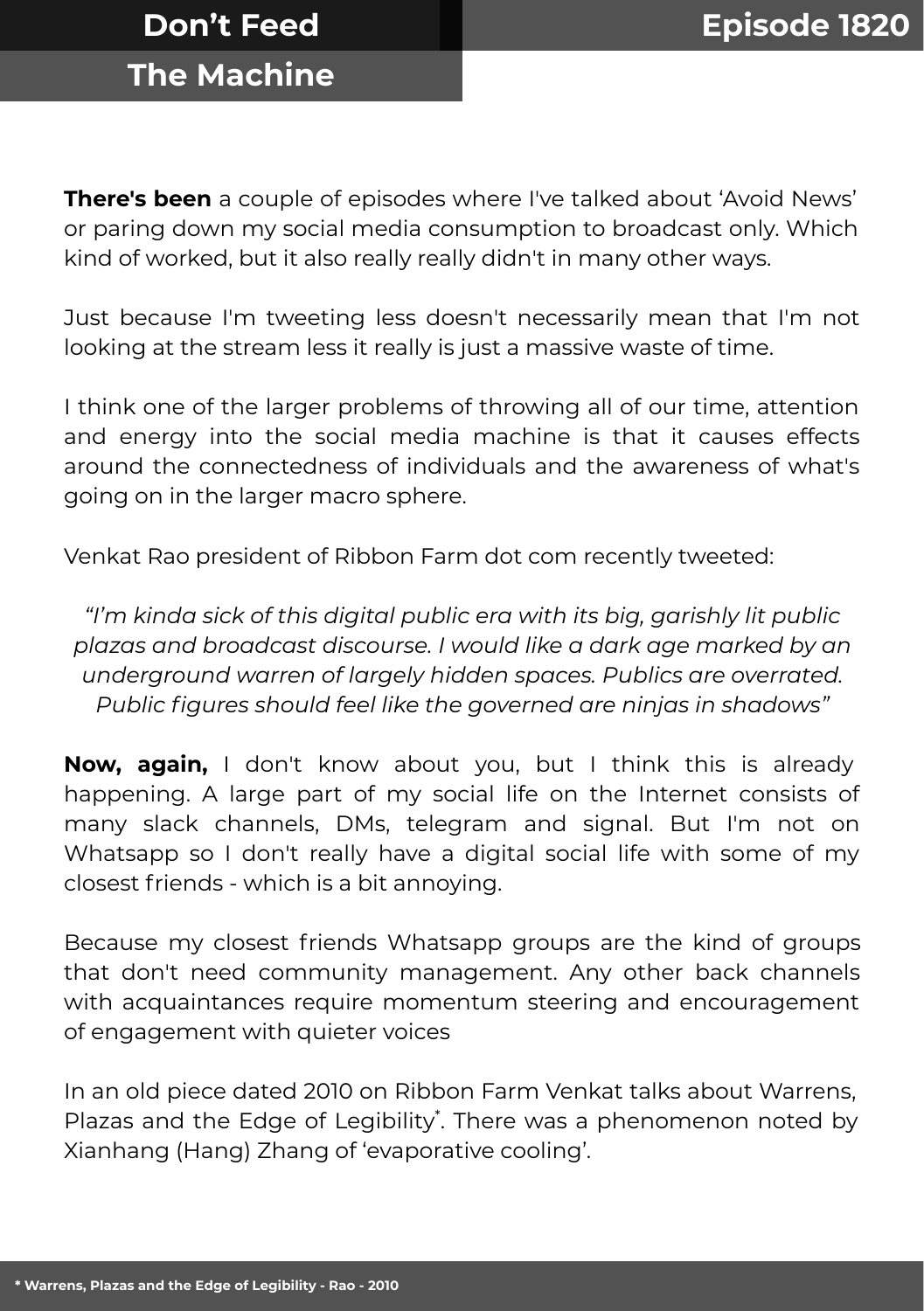# The Machine

**Evaporative cooling** is basically the effect of the highest status people in a group leaving lowering the average status of those left behind.

I'm sure you've all been in group chats where someone has left and the conversation has slowly petered out over weeks or months.

The question is really once you find the others, how do you stick with them? and stick by them?

I'm starting to get the suspicion that the platform is the enemy. Which is ironic considering that I'm working on a project called Land As Platform. So perhaps I can clarify and say the platforms that are based on the extraction of abstract information are the enemy. Because it causes negative feedback loops and a toxic environment.

So how do you play with the platform? I'm a big fan of groups of five or six people who are in group DMS on Twitter and they just use it as a feed instead of having a tiny Twitter account etc

It doesn't suffer from any adverse or any of those 'you may have missed tweets'. My DMS are open if you fancy added me to any group chats like that, and I'll stay, or I'll leave depending. I know I think of belabored this point a bunch of times on this show but it's something that we collectively need to get sorted as soon as possible.

### Don't Feed The Machine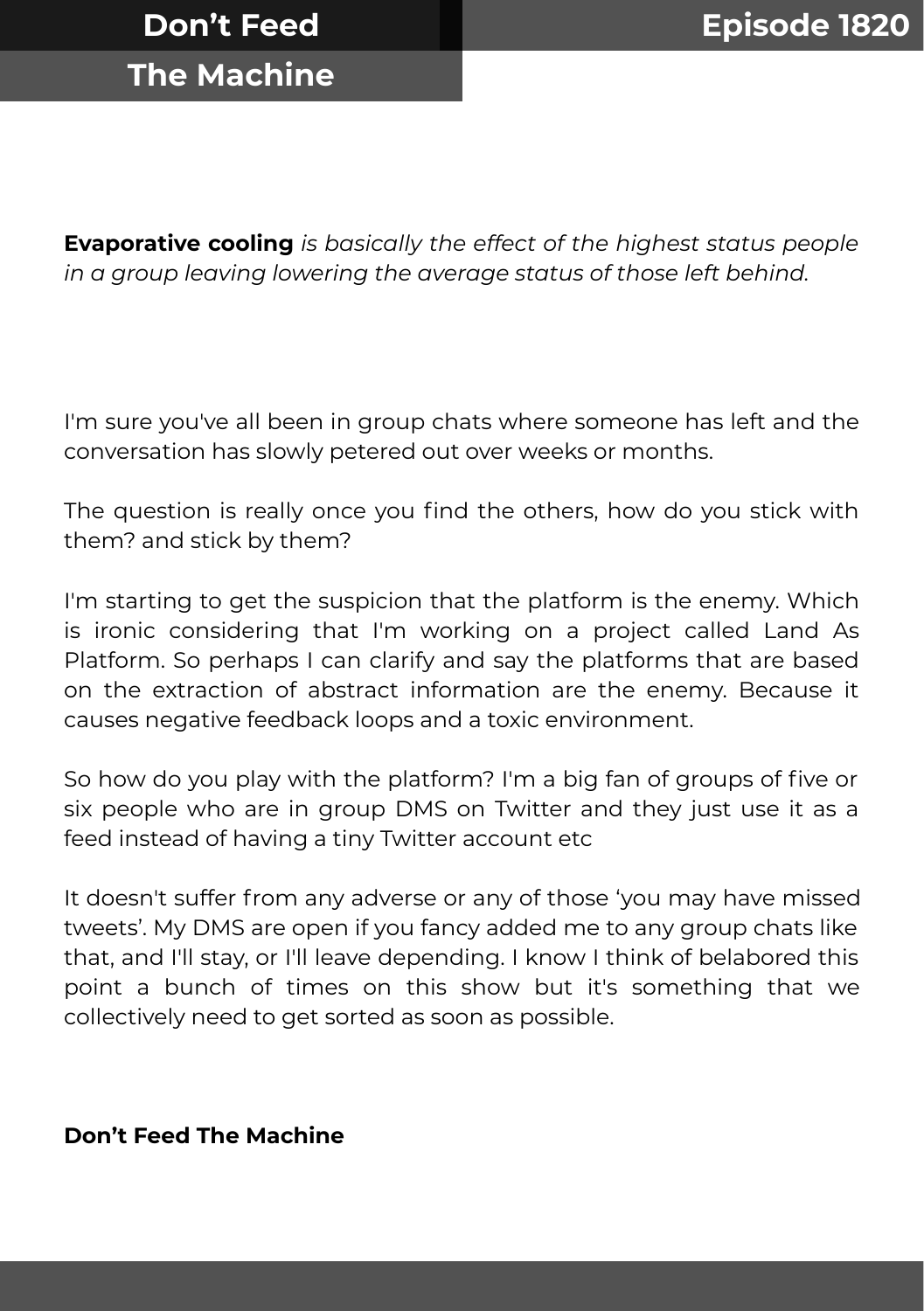Forest Internet

I've been enjoying Venkat Rao's recent musings on The Extended Internet Universe. In last weeks Breaking Smart newsletter he wrote the following:

"For several years now, I've been watching the creeping, unheralded growth of what I call the cozyweb, and for which others have lots of creative names. Kickstarter founder Yancey Strickler called it the Dark Forest in a recent post.

Unlike the main public internet, which runs on the (human) protocol of "users" clicking on links on public pages / apps maintained by "publishers", the cozyweb works on the (human) protocol of everybody cutting-and-pasting bits of text, images, URLs, and screenshots across live streams. Much of this content is poorly addressable, poorly searchable, and very vulnerable to bitrot. It lives in a high-gatekeeping slum-like space comprising slacks, messaging apps, private groups, storage services like dropbox, and of course, email."\*

In recent years I've been dropping further and further into the Dark Forest internet. My online life is spread thin across Slacks, Discords, Telegram, Signal, Mailing lists, Youtube and of course Podcasts. All mediated and made bearable by plugins like Distraction Free Youtube and demetricator extensions.

In the piece reference Strickler calls Dark Forests:

"Spaces where depressurized conversation is possible because of their non-indexed, non-optimized, and non-gamified environments. The cultures of those spaces have more in common with the physical world than the internet."\*

His primary concern in the essay seems to be the distinction between dark forest spaces and the mainstream. I honestly haven't read the word mainstream used so many times in one article since the turn of the century reading adversarial opinion columns in DIY punk zines.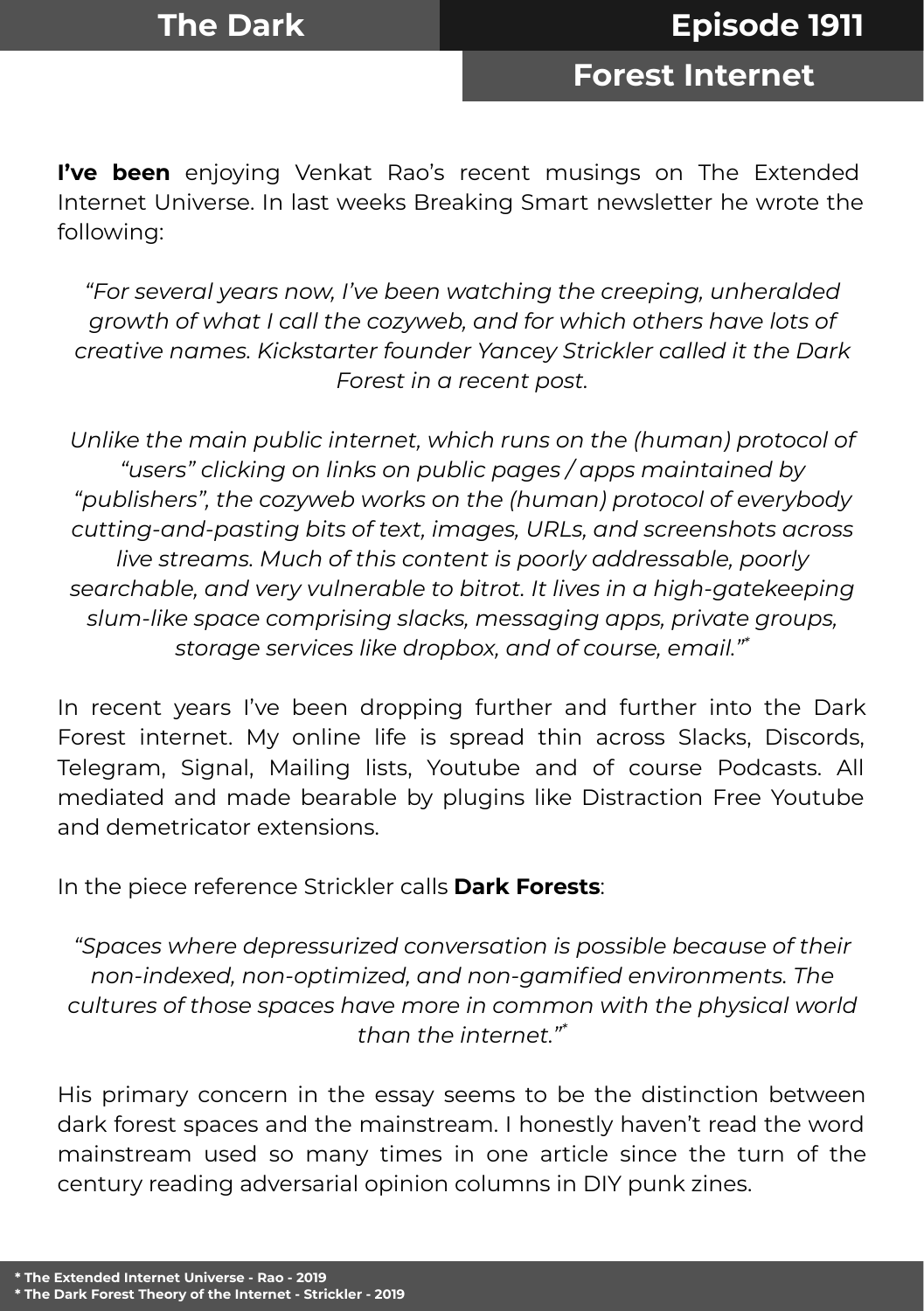**Rather than** focusing on the Dark Forest I wanted to think a bit more about 'the mainstream' and what it means for me.

Towards the end of his piece Strickler warns the following:

"Those of us building dark forests risk underestimating how powerful the mainstream channels will continue to be, and how minor our havens are compared to their immensity."

Personally, I am under no illusions about the how powerful the mainstream is. I'm aware of it, I understand, I don't underestimate it. But I have been outside of it most of my life so I just don't care about it.

Now, those that know me would known that this is not to say that I don't care about issues and causes that don't effect me, that's what the mechanisms of personal ethics and solidarity is for. Political life is very separate from the nebulous 'mainstream' but I'm not sure I have time to articulate why.

One of the things that seems to hover unspoken around the Dark Forest internet is the web 2.0 term 'filter bubble' and we could also loop in the specter of 'radicalisation' too. I'm not sure how to deal with that but it's clear that as people drift away from algorithmically mediated spaces out in the light and open web into the deep web dark forest that

Friends shouldn't let friends go into the woods alone.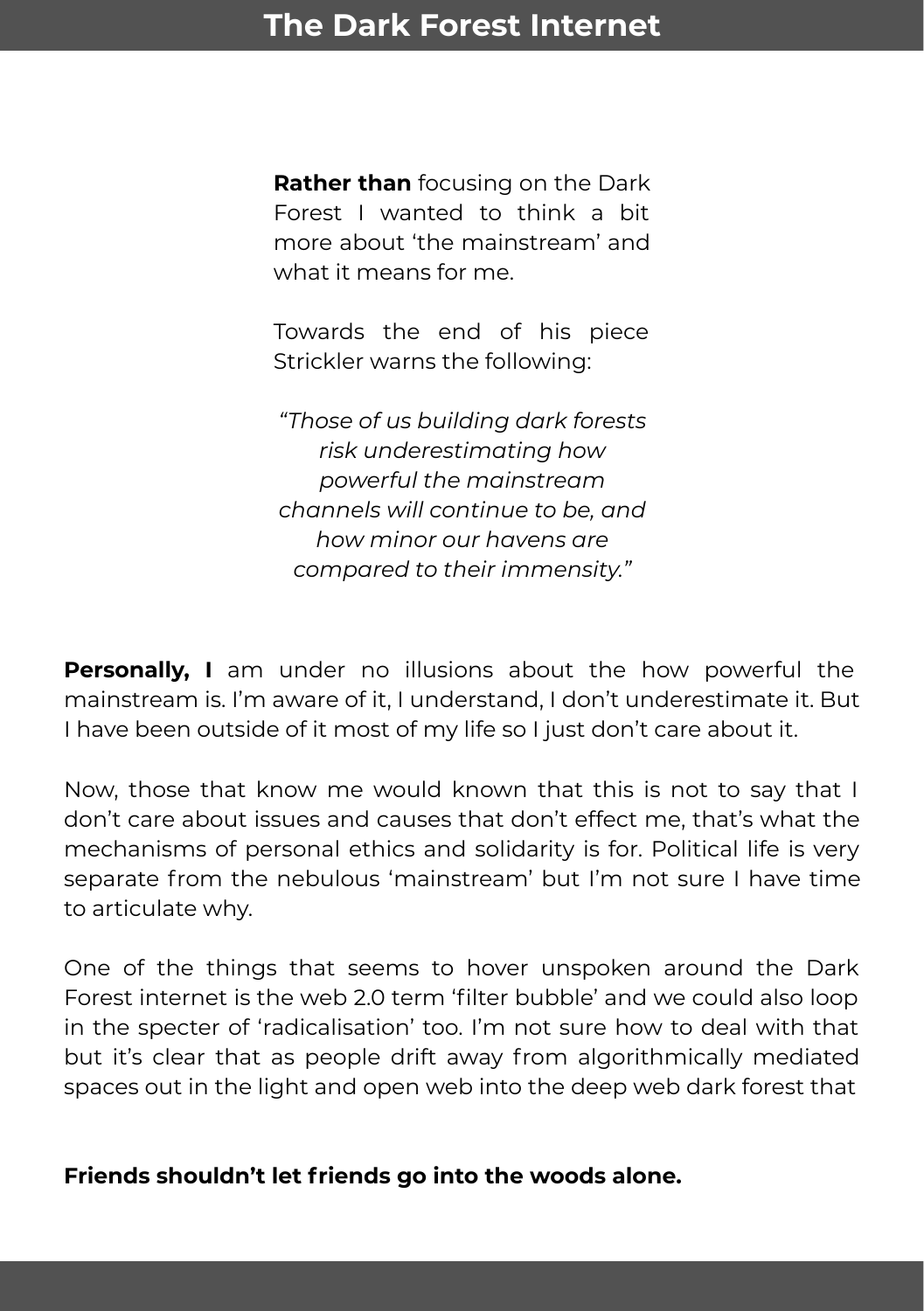"Here's the bottom line," said study author Melissa G. Hunt in a statement.

"Using less social media than you normally would leads to significant decreases in both depression and loneliness. These effects are particularly pronounced for folks who were more depressed when they came into the study."

No More FOMO: Limiting Social Media Decreases Loneliness and Depression: Journal of Social and Clinical Psychology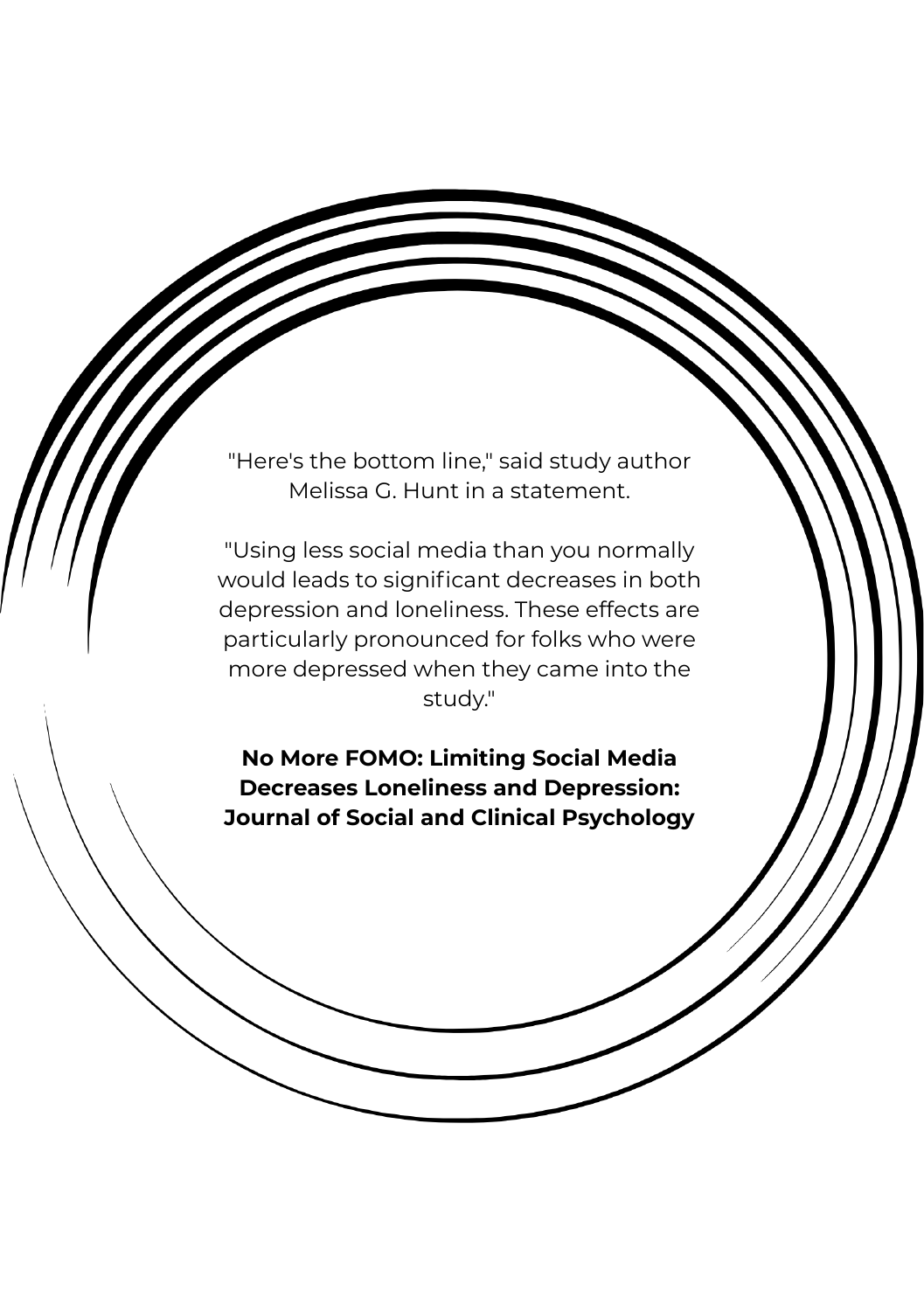Today's one of those days that I wish I had a bit more time to work on my script as I don't quite think its works.

But anyway.

Thanks the conversations this week: Alex Andrews of Common Knowledge dot coop, and Ahmet Sabanci - Who's newsletter 'Weird and deadly interesting'\* you should all subscribe to. Also a nod to Venkat Rao for his ongoing thoughts on quote unquote Waldenpoding.

A crude caricature of which is "smash your smart phone and go live in a log cabin to reclaim your attention and your life from being hacked by evil social media platforms. Or digital detoxing.

There was an article in the Guardian this week called 'Innocence lost: what did you do before the internet? By Leah McLaren.

The article is a mixed musing on what might life was like before the age of the internet, the attention economy, the Appropriate Design Code from the UK's information commission. That is due to go before parliament this autumn. It's an interesting but very Guardian-y.

One of the people she interviews is Michael Harris author of 'The End of Absence'. He talks about how doing activities like Spending an afternoon writing in longhand, Or Read 150 pages in one sitting are simple in theory, but terrifying in practice.

Harris also says the following:

"The experience of empty space allows for the growth of imagination and independent thought, the ability to form ideas without being swayed by mass opinion or bot armies," Moreover, (he says) virtual connection impedes our ability to connect and empathise. "When you are inundated with mediated social connectivity it's increasingly difficult to devote your attention to the people you are actually with."\*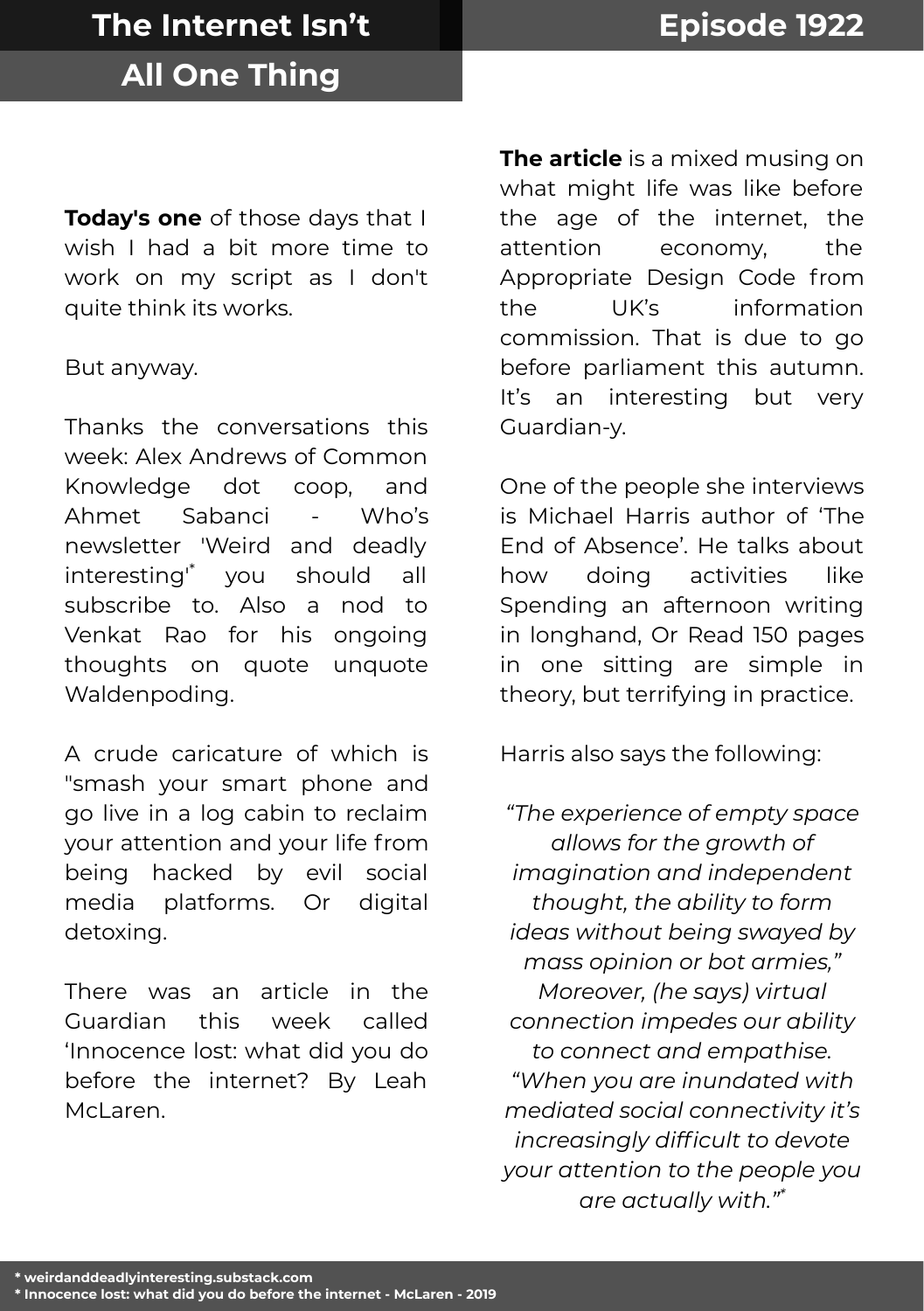He worries that in future only the privileged few will be able to afford to take regular "Digital Detoxes" from the exhausting demands of the attention economy.

I've spoken a few times already on how I've been trying to re-think my relationship with the internet. Venkat in his essay 'Against Waldenponding' in the breaking smart newsletter introduces a few ideas on the assumptions around digital detoxes that are worth poking at:

'The Feeds' or the attention economy he calls the quote unquote "Giant Social Computer in the Cloud". And that Blaming/shaming platform UX designers for your desire to exit is giving them way too much credit.

If I'm reading him correctly, he seems to say that wanting exit from social media is actually driven by FOBO. Fear of Being Ordinary.

A fear of having "nothing to show" for playing a part in the Social Computer. Rather than a fear of having your mind, and productive potential, destroyed by "hacked attention."

He closes with:

"We are all now part of a powerful global social computer in the cloud that is possibly the only mechanism we have available to tackle the big problems of the world that industrial age mechanisms are failing to cope with. We might as well get good at it.

### Do your part. Stay as plugged in as you can."\*

I think that we actually need to interrogate where we are plugged in.

Ahmet wrote in a blog post recently that also referenced waldenponding that he has...

"Decided to go with lurking and automation for a while. Meaning, I'll be mostly in read-only mode (exception will be the private channels) and most of the posting will happen through automated stuff. But this also means more blog posts, regular newsletters and Patreon posts, because those are, in a sense, private channels too."\*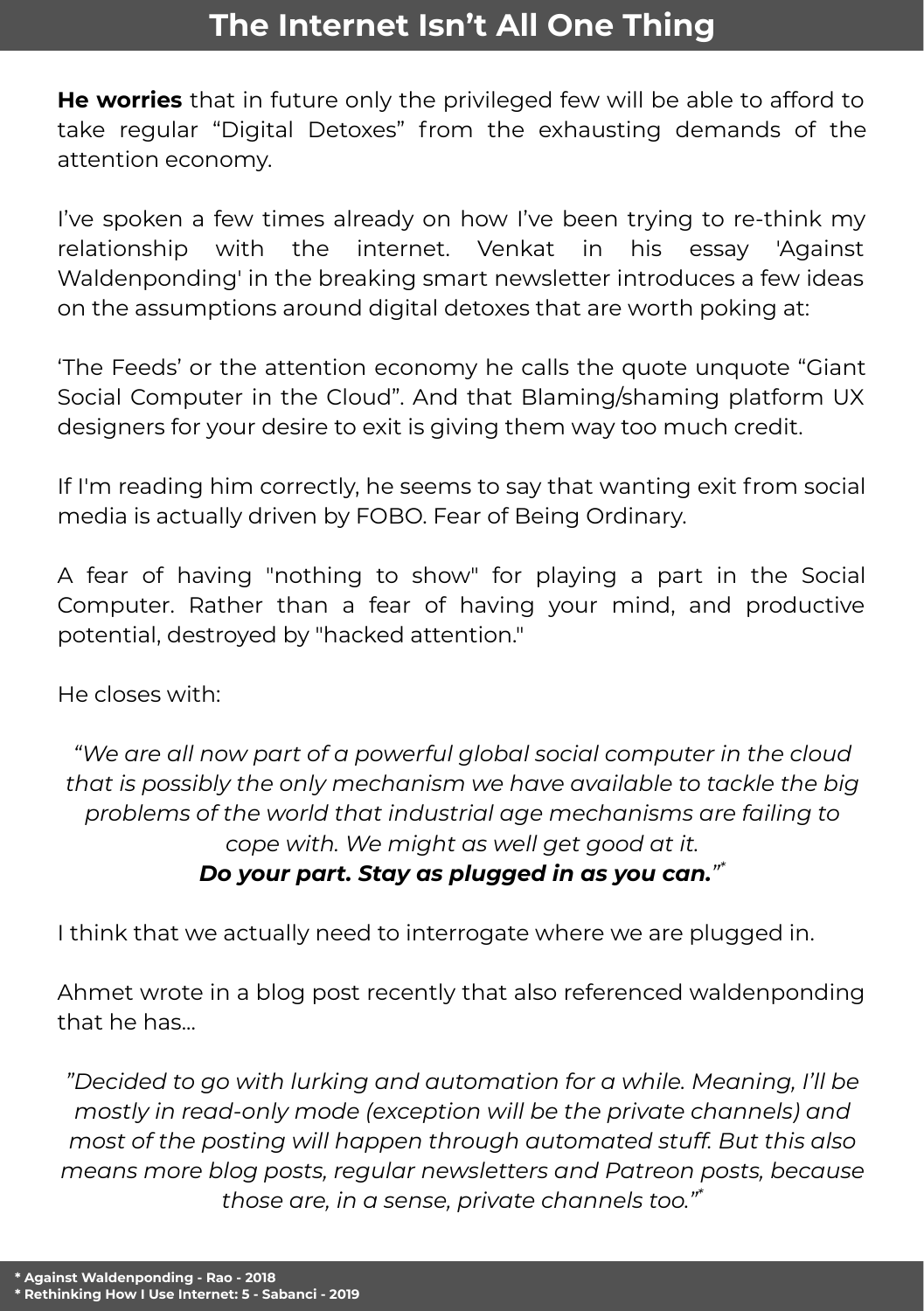So aenerating content like blogs etc and only posting automated links to them out to the feeds.

What he's doing is moving back towards what Warren Ellis calls the Isles of Blogging\* . Folks that are slowly leaving social media to engage in (and generate) richer and deeper conversation elsewhere - I would include myself in this category.

Venkat does this too. Whilst he is a prolific tweeter, unlike many folks on twitter that post long threads, he transmutes them into a newsletter that's referenceable.

Where he and I diverge, is that I do think there is a problem with the feeds. Many platforms have made leaving the platform feel like a big deal. Following a link on Twitter makes you feel like you are darting out in the rain to read it. Then you dash back again to safety. This leave and return means you actually are caught in a literal UX and content vertical.

### But the internet isn't all one thing.

What about a slow meander around Wikipedia? or going deep into a well linked blog post? We used to call this web surfing. You can go deep in a way that is attentive, focus orientated and enriching.

With hypertext you move horizontally across the web. It's a journey. You can seek out topics on the internet and add to them from your own little island. Contributing longer more thoughtful content. Away from the torrent that you throw your links into to show that you are more than ordinary in the feed.

Digital detoxes are for the privileged. What's better instead is to manage the way that you travel the internet. Do not let it come to you.

Because You, personally, get to decide where you put your attention and what you put effort into.

### Your attention is sovereign.